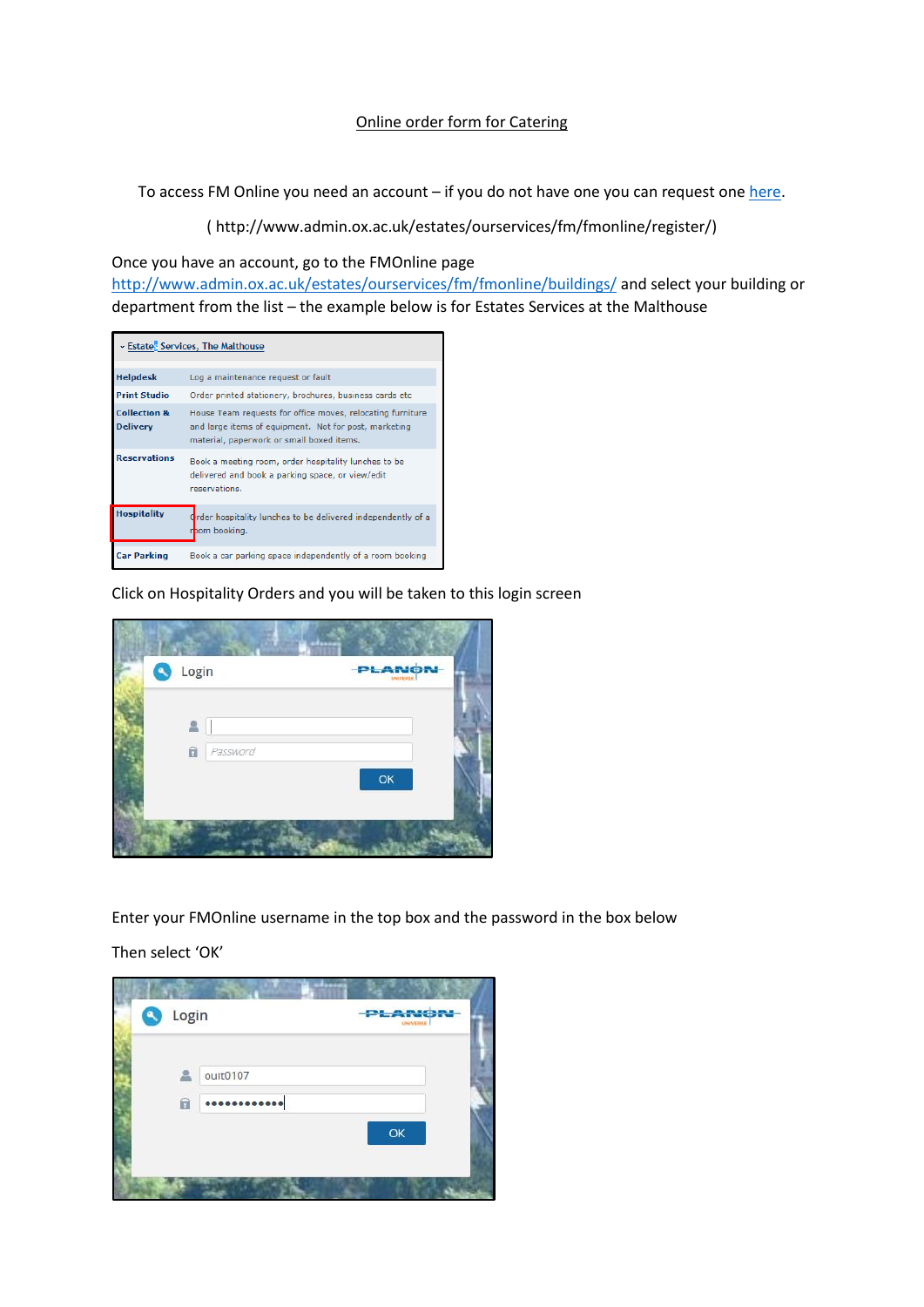You will then be taken to the Order list page which will show orders you have already raised. At the bottom of the page there is a dropdown option – if you click the arrow you will see this

|                         |                                                                                                                               | To order catering select the relevant menu from the drop down at the bottom of the screen and click "Add".                                                                                                                                                                                                                                                            |                 |                   |  |
|-------------------------|-------------------------------------------------------------------------------------------------------------------------------|-----------------------------------------------------------------------------------------------------------------------------------------------------------------------------------------------------------------------------------------------------------------------------------------------------------------------------------------------------------------------|-----------------|-------------------|--|
|                         | beverages are available to pick in multiple menus.                                                                            | Compass have added more items to their online menu. These have been grouped under a menu category to make it easier for you to make a selection. Note popular items such as                                                                                                                                                                                           |                 |                   |  |
| other buildings.        |                                                                                                                               | Currently the pizza delivery option is only available to buildings on the Old Road Campus site. In the future as we invest in new equipment we hope to be able to offer this menu to                                                                                                                                                                                  |                 |                   |  |
|                         |                                                                                                                               | To edit, cancel or view an existing order, please select form the list below. You will only be given edit/cancel options on the next page if the delivery date is more than 2 days ahead.                                                                                                                                                                             |                 |                   |  |
|                         |                                                                                                                               |                                                                                                                                                                                                                                                                                                                                                                       |                 |                   |  |
| <b>Reference Number</b> |                                                                                                                               |                                                                                                                                                                                                                                                                                                                                                                       |                 |                   |  |
| Delivery time           | 胆                                                                                                                             | fo)                                                                                                                                                                                                                                                                                                                                                                   |                 |                   |  |
| Collection time         | 田                                                                                                                             | ib.                                                                                                                                                                                                                                                                                                                                                                   |                 |                   |  |
| Delivery time           | <b>Collection time</b>                                                                                                        | Job Number                                                                                                                                                                                                                                                                                                                                                            | <b>Building</b> | <b>Booked for</b> |  |
| No results found        |                                                                                                                               |                                                                                                                                                                                                                                                                                                                                                                       |                 |                   |  |
|                         | 01 Refreshments only - MINIMUM of 10 people<br>02 Breakfast - MINIMUM of 10 people                                            |                                                                                                                                                                                                                                                                                                                                                                       |                 | Add               |  |
|                         | 03 Lunch - MINIMUM of 10 people<br>06 Sweet Treats & Afternoon Tea MINIMUM OF 20 People<br>10 Pizza Delivery (ORC sites Only) | 04 Hot & Cold Fork Buffet (and salad bowls) (2 items) - MINIMUM of 20 people<br>05 Hot & Cold Fork Buffet (and salad bowls) (3 items) - MINIMUM of 20 people<br>07 Drinks Reception inc 3 choices Canapes. Min 20 ppl. Catering staff costs apply for serving wine 08 Drinks Reception inc 5 choices Canapes. Min 20 ppl. Catering staff costs apply for serving wine |                 |                   |  |

Select the menu option you required and click **Add** 

You will then be presented with the Work order page which allow you to enter information about the order and then select from the Menu

| ദ                                                                   | require hospitality with less than 2 days notice.<br>* Denotes mandatory fields that must be completed.<br>To view a full menu click here |                                       | Please note hospitality orders require a minimum of 2 days notice either for new orders or amendments/cancellations. Please contact the FM Helpdesk on 01955 270087 if you |                      |
|---------------------------------------------------------------------|-------------------------------------------------------------------------------------------------------------------------------------------|---------------------------------------|----------------------------------------------------------------------------------------------------------------------------------------------------------------------------|----------------------|
|                                                                     |                                                                                                                                           |                                       |                                                                                                                                                                            |                      |
| Requester                                                           |                                                                                                                                           | Karen McGlynn                         |                                                                                                                                                                            |                      |
| Booked for                                                          |                                                                                                                                           |                                       |                                                                                                                                                                            |                      |
| Deliver to (building): *<br>Deliver to (Room)                       |                                                                                                                                           | Choose a building from the drop down. |                                                                                                                                                                            |                      |
|                                                                     |                                                                                                                                           |                                       |                                                                                                                                                                            |                      |
| Delivery time *                                                     |                                                                                                                                           | 腽<br>16                               |                                                                                                                                                                            |                      |
| Collection time. <sup>*</sup>                                       |                                                                                                                                           | 巴<br>a                                |                                                                                                                                                                            |                      |
| Cost Centre (start to type using format 2)<br>letters, 4 numbers) * | $\sqrt{2}$                                                                                                                                |                                       | By providing this cost centre code I agree that I am authorised to make purchases on this acc (3)                                                                          |                      |
| Dietary Requirements?                                               |                                                                                                                                           |                                       |                                                                                                                                                                            |                      |
|                                                                     |                                                                                                                                           |                                       |                                                                                                                                                                            | $1 - 46$ of 46       |
| Quantity<br>Menu                                                    |                                                                                                                                           |                                       | Cost per head inc VAT                                                                                                                                                      | Total costs evol MAT |
| ø                                                                   | Selection of tea and infusions                                                                                                            |                                       | £1.15                                                                                                                                                                      | £0.00                |
|                                                                     | Freshiv brewed filter coffee                                                                                                              |                                       | € 1.16                                                                                                                                                                     | £8.00                |
| $\circ$                                                             |                                                                                                                                           |                                       |                                                                                                                                                                            |                      |

\* ensure you select the correct building for delivery as all sites covered by Compass will be visible.

The top section of the form should look similar to this: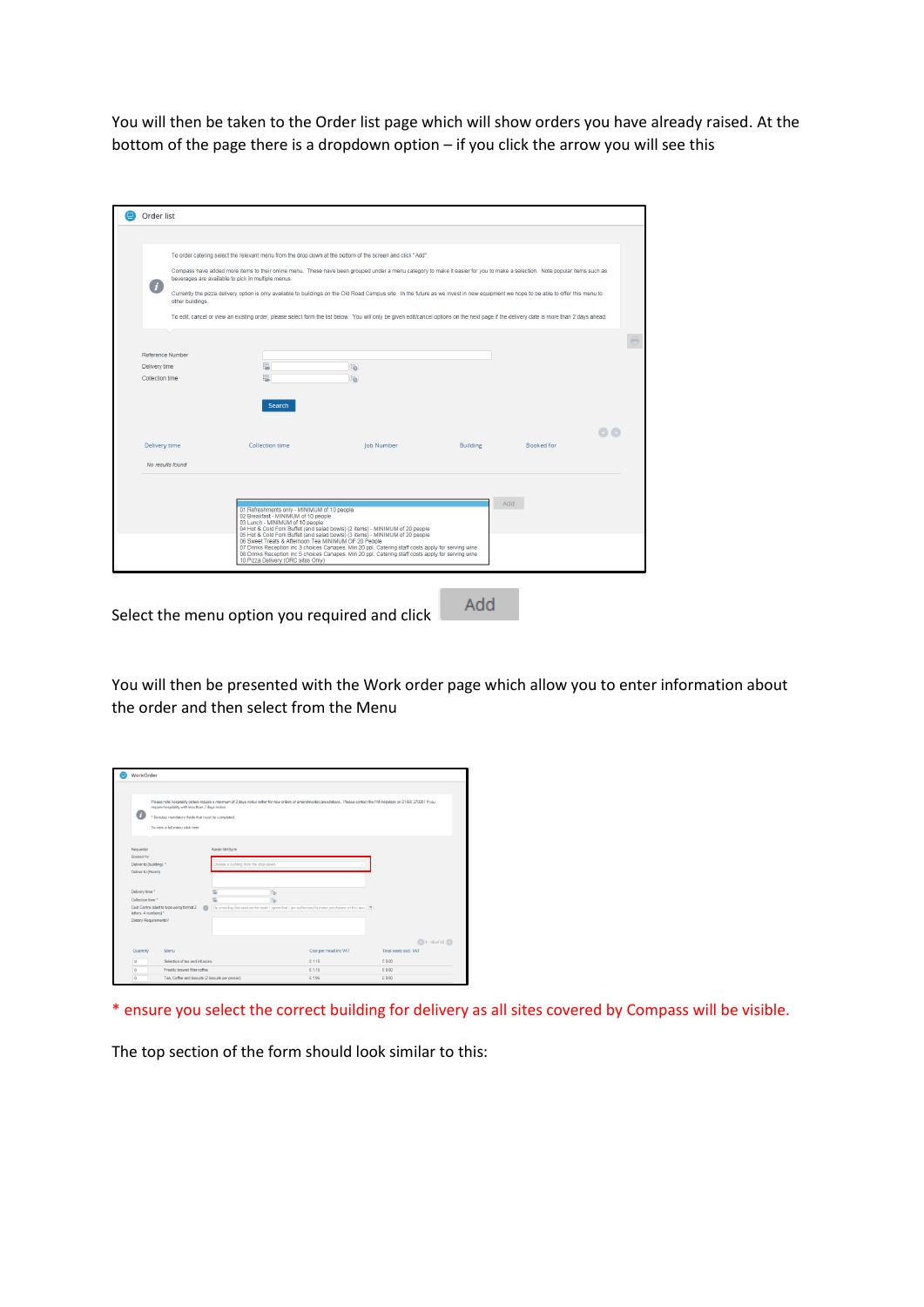| 67                                                                 | Please note hospitality orders require a minimum of 2 days notice either for new orders or amendments/cancellations. Please contact the FM Helpdesk on 01865 270087 if you<br>require hospitality with less than 2 days notice.<br>* Denotes mandatory fields that must be completed. |      |                   |  |  |
|--------------------------------------------------------------------|---------------------------------------------------------------------------------------------------------------------------------------------------------------------------------------------------------------------------------------------------------------------------------------|------|-------------------|--|--|
| To view a full menu click here                                     |                                                                                                                                                                                                                                                                                       |      |                   |  |  |
|                                                                    |                                                                                                                                                                                                                                                                                       |      |                   |  |  |
| Requester                                                          | Karen McGiynn                                                                                                                                                                                                                                                                         |      |                   |  |  |
| Booked for                                                         | Test                                                                                                                                                                                                                                                                                  |      |                   |  |  |
| Deliver to (building): "                                           | MALTHOUSE (174), 174                                                                                                                                                                                                                                                                  |      |                   |  |  |
| Deliver to (Room)                                                  | test                                                                                                                                                                                                                                                                                  |      |                   |  |  |
| Delivery time *                                                    | 04/12/2017 09:00                                                                                                                                                                                                                                                                      | l'à  |                   |  |  |
| Collection time *                                                  | 04/12/2017 10:00                                                                                                                                                                                                                                                                      | lfo. |                   |  |  |
| Cost Centre (start to type using format 2<br>letters, 4 numbers) * | JW1000                                                                                                                                                                                                                                                                                |      | $\left( 2\right)$ |  |  |
| Dietary Requirements?                                              | test order                                                                                                                                                                                                                                                                            |      |                   |  |  |

When you have completed your selection click 'submit' at the bottom of the menu

| u                    | <b>Chocolate Cake</b>        | L 15.50          | LU.UU |                         |       |
|----------------------|------------------------------|------------------|-------|-------------------------|-------|
| $\overline{0}$<br>__ | Carrot Cake                  | £15.50           | £0.00 |                         |       |
| 0                    | St. Clements Cake            | £15.50           | £0.00 |                         |       |
| $\overline{0}$       | <b>Traditional Cream tea</b> | £8.95            | £0.00 |                         |       |
|                      |                              |                  |       | <b>Total excl. VAT:</b> | £0.00 |
|                      |                              | Submit<br>Cancel |       |                         |       |

You will then be taken back to Order List page showing your catering orders in delivery date order.

| - 7                    | To order catering select "Compass Delivered Hospitality" from the drop down at the bottom of the screen and click "Add". |                   | To edit, cancel or view an existing order, please select form the list below. You will only be given edit/cancel options on the next page if the delivery date is more than 2 days ahead. |  |
|------------------------|--------------------------------------------------------------------------------------------------------------------------|-------------------|-------------------------------------------------------------------------------------------------------------------------------------------------------------------------------------------|--|
|                        |                                                                                                                          |                   |                                                                                                                                                                                           |  |
| Reference Number       |                                                                                                                          |                   |                                                                                                                                                                                           |  |
| Delivery time          | 理                                                                                                                        | $\mathbf{G}$      |                                                                                                                                                                                           |  |
| <b>Collection time</b> | 腮                                                                                                                        | 屆                 |                                                                                                                                                                                           |  |
|                        |                                                                                                                          |                   |                                                                                                                                                                                           |  |
|                        | Search                                                                                                                   |                   |                                                                                                                                                                                           |  |
|                        |                                                                                                                          |                   |                                                                                                                                                                                           |  |
|                        |                                                                                                                          |                   |                                                                                                                                                                                           |  |
| Delivery time          | <b>Collection time</b>                                                                                                   | <b>Job Number</b> | <b>Building</b>                                                                                                                                                                           |  |
| 06/07/2017 14:00       | 06/07/2017 15:30                                                                                                         | 620841.00         | 605, BIG DATA INSTITUTE (605)                                                                                                                                                             |  |
| 09/10/2017 09:30       | 09/10/2017 10:15                                                                                                         | 658707.00         | 605, BIG DATA INSTITUTE (605)                                                                                                                                                             |  |
| 16/10/2017 09:30       | 16/10/2017 10:15                                                                                                         | 658708.00         | 605, BIG DATA INSTITUTE (605)                                                                                                                                                             |  |
| 23/10/2017 09:30       | 23/10/2017 10:15                                                                                                         | 658709.00         | 605, BIG DATA INSTITUTE (605)                                                                                                                                                             |  |
| 30/10/2017 09:30       | 30/10/2017 10:15                                                                                                         | 658710.00         | 605, BIG DATA INSTITUTE (605)                                                                                                                                                             |  |
| 06/11/2017 09:30       | 06/11/2017 10:15                                                                                                         | 658711.00         | 605, BIG DATA INSTITUTE (605)                                                                                                                                                             |  |
| 13/11/2017 09:30       | 13/11/2017 10:15                                                                                                         | 658712.00         | 605, BIG DATA INSTITUTE (605)                                                                                                                                                             |  |
| 20/11/2017 09:30       | 20/11/2017 10:15                                                                                                         | 658713.00         | 605, BIG DATA INSTITUTE (605)                                                                                                                                                             |  |
| 27/11/2017 09:30       | 27/11/2017 10:15                                                                                                         | 658714.00         | 605, BIG DATA INSTITUTE (605)                                                                                                                                                             |  |
| 04/12/2017 09:00       | 04/12/2017 10:00                                                                                                         | 662499.00         | 174, MALTHOUSE (174)                                                                                                                                                                      |  |

**Amending/Cancelling an order.**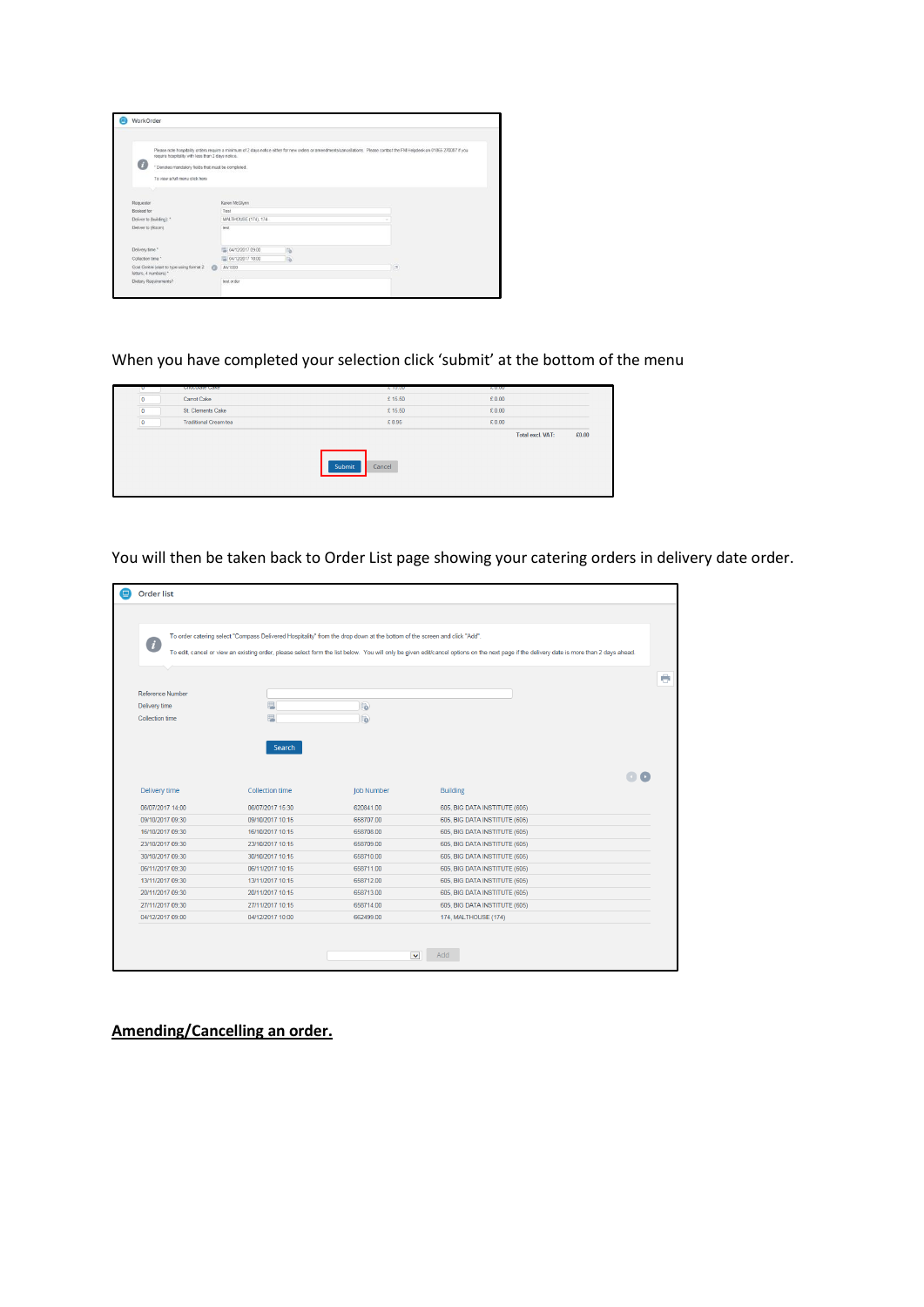| o                | To order catering select "Compass Delivered Hospitality" from the drop down at the bottom of the screen and click "Add". |                         | To edit, cancel or view an existing order, please select form the list below. You will only be given edit/cancel options on the next page if the delivery date is more than 2 days ahead. |  |
|------------------|--------------------------------------------------------------------------------------------------------------------------|-------------------------|-------------------------------------------------------------------------------------------------------------------------------------------------------------------------------------------|--|
|                  |                                                                                                                          |                         |                                                                                                                                                                                           |  |
| Reference Number |                                                                                                                          |                         |                                                                                                                                                                                           |  |
| Delivery time    | 眼                                                                                                                        | $\overline{\mathbf{b}}$ |                                                                                                                                                                                           |  |
| Collection time  | 孤                                                                                                                        | 16                      |                                                                                                                                                                                           |  |
|                  | <b>Search</b>                                                                                                            |                         |                                                                                                                                                                                           |  |
|                  |                                                                                                                          |                         |                                                                                                                                                                                           |  |
| Delivery time    | Collection time                                                                                                          | Job Number              | Building                                                                                                                                                                                  |  |
| 06/07/2017 14:00 | 06/07/2017 15:30                                                                                                         | 620841.00               | 605, BIG DATA INSTITUTE (605)                                                                                                                                                             |  |
| 09/10/2017 09:30 | 09/10/2017 10:15                                                                                                         | 658707.00               | 605, BIG DATA INSTITUTE (605)                                                                                                                                                             |  |
| 16/10/2017 09:30 | 16/10/2017 10:15                                                                                                         | 658708.00               | 605, BIG DATA INSTITUTE (605)                                                                                                                                                             |  |
| 23/10/2017 09:30 | 23/10/2017 10:15                                                                                                         | 658709.00               | 605, BIG DATA INSTITUTE (605)                                                                                                                                                             |  |
| 30/10/2017 09:30 | 30/10/2017 10:15                                                                                                         | 658710.00               | 605, BIG DATA INSTITUTE (605)                                                                                                                                                             |  |
| 06/11/2017 09:30 | 06/11/2017 10:15                                                                                                         | 658711.00               | 605, BIG DATA INSTITUTE (605)                                                                                                                                                             |  |
| 13/11/2017 09:30 | 13/11/2017 10:15                                                                                                         | 658712.00               | 605, BIG DATA INSTITUTE (605)                                                                                                                                                             |  |
| 20/11/2017 09:30 | 20/11/2017 10:15                                                                                                         | 658713.00               | 605, BIG DATA INSTITUTE (605)                                                                                                                                                             |  |
| 27/11/2017 09:30 | 27/11/2017 10:15                                                                                                         | 658714.00               | 605, BIG DATA INSTITUTE (605)                                                                                                                                                             |  |
| 04/12/2017 09:00 | 04/12/2017 10:00                                                                                                         | 662499.00               | 174, MALTHOUSE (174)                                                                                                                                                                      |  |

From the above list – select the order you wish to amend or cancel. As soon as you click on it you will be taken to the Work Order screen

| Job Number*       |                                                        | 662499.00                     |              |                       |                |
|-------------------|--------------------------------------------------------|-------------------------------|--------------|-----------------------|----------------|
| Description       |                                                        | Compass Delivered Hospitality |              |                       |                |
| Building*         |                                                        | 174, MALTHOUSE (174)          |              |                       |                |
| Start date & time |                                                        | Monday, 4 December 2017 09:00 |              |                       |                |
|                   |                                                        |                               |              |                       | O <sub>O</sub> |
| Quantity          | Units                                                  | Description                   | Cost exc VAT | Total costs incl. VAT |                |
| ï                 | <b>TANK CONTROLL COMPANY</b><br>per person, per person | Freshly brewed filter coffee  | £1.15        | £1.15                 |                |
|                   |                                                        |                               |              | Total incl. VAT:      | £1.15          |
|                   |                                                        |                               |              |                       |                |
|                   |                                                        |                               |              |                       |                |
|                   |                                                        | Delete<br>Edit                | Back         |                       |                |

You can then either 'Edit' the order or 'Delete' it.

If you chose to edit the order you will be taken to the 'Edit' page which has the menu on it. Make your new choices and then click 'Submit' at the bottom of the page.

| <b>Edit page</b>             |                                        |              |                         |         |
|------------------------------|----------------------------------------|--------------|-------------------------|---------|
| Job Number*                  | 662499.00                              |              |                         |         |
| Building *                   | 174, MALTHOUSE (174)                   |              |                         |         |
| Description                  | <b>Compass Delivered Hospitality</b>   |              |                         |         |
| Requester                    | Karen McGlynn                          |              |                         |         |
| Booked for                   | Test                                   |              |                         |         |
| Delivery date & time *       | 理 04/12/2017 09:00<br>肠                |              |                         |         |
| Collection date & time       | 04/12/2017 10:00<br>$F_{\bullet}$      |              |                         |         |
| Department Cost Centre *     |                                        |              |                         |         |
| Delivery Location *          | test                                   |              |                         |         |
|                              |                                        |              |                         |         |
|                              |                                        |              |                         |         |
| <b>Dietary Requirements</b>  | test order                             |              |                         |         |
|                              |                                        |              |                         |         |
|                              |                                        |              |                         |         |
|                              |                                        |              |                         | $\circ$ |
| Quantity<br>Units            | Description                            | Cost exc VAT | Total costs Incl. VAT   |         |
| Each, Each<br>O              | Alden's of Oxford butchers sausage bap | £2.25        | £0.00                   |         |
| Fach Fach<br>m               | Alden's of Oxford Smoked bacon han     | £2.25        | £0.00                   |         |
|                              |                                        |              |                         |         |
|                              |                                        |              |                         |         |
| Each, Each<br>$\overline{0}$ | Victoria Sponge Cake                   | £15.50       | £0.00                   |         |
|                              |                                        |              | <b>Total incl. VAT:</b> |         |
|                              |                                        |              |                         |         |
|                              |                                        |              |                         |         |
|                              | Submit<br>Cancel                       |              |                         |         |